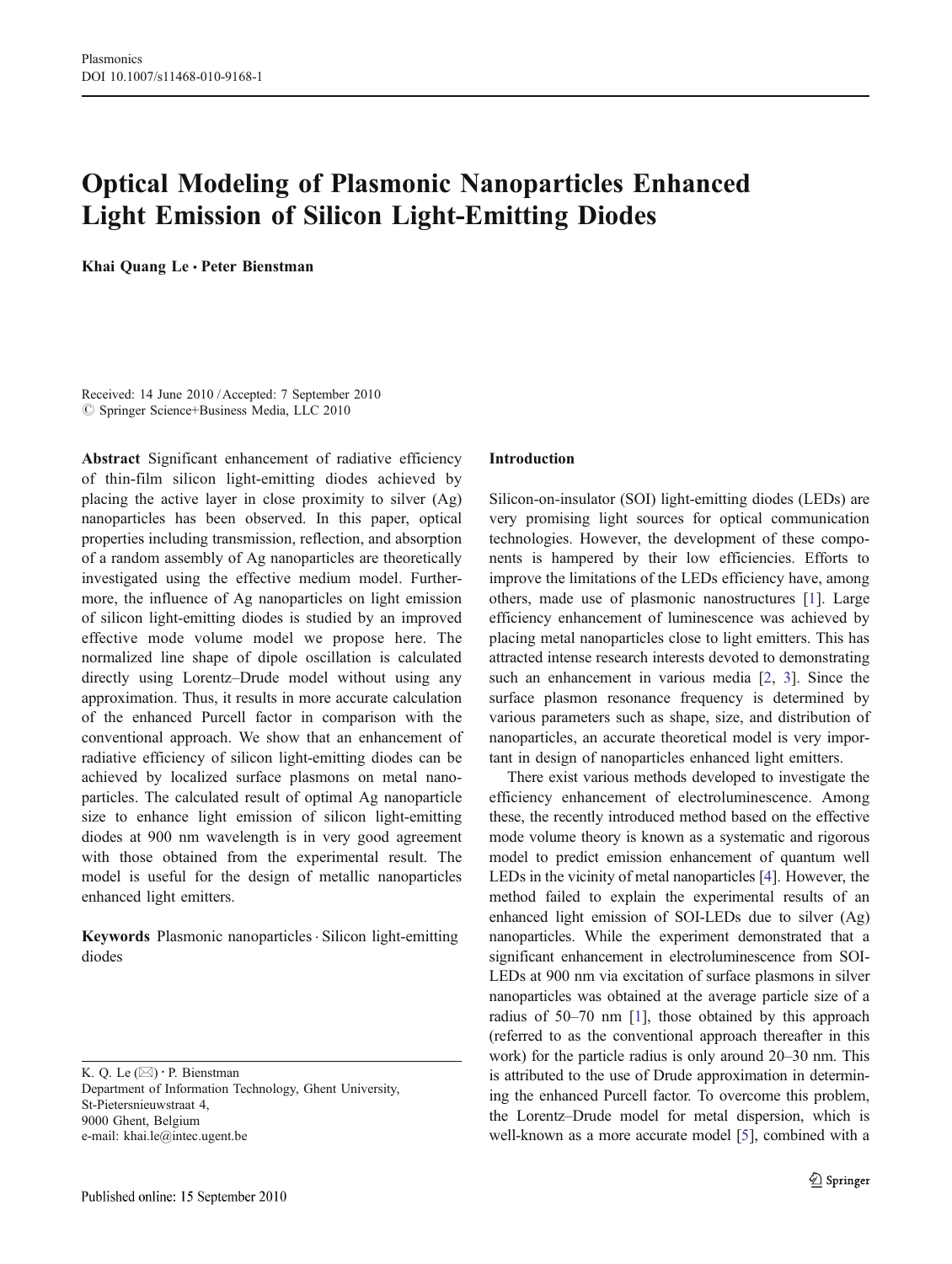calculation without approximations of the enhanced Purcell factor due to nanoparticles are proposed in this paper. The calculated results by the improved approach are shown to be in very good agreement with the experiment.

Furthermore, a random assembly of isolated nanoparticles may hold an advantage over the ordered arrays for light emitter devices of finite area [\[4](#page-4-0)]. In this paper, we present a theoretical model for the optical properties of such nanoparticles using the effective medium theory as means for optimal design of light emitters. The validity of the model is tested via a comparison to the Mie theory.

# An Improved Model of Plasmonic Nanoparticles Enhanced Light Emitters

The theoretical model employed to evaluate a radiation enhancement of SOI-LEDs is probably described as a twostep process. The first step is dedicated to describe an energy transfer from a matter to surface plasmon polaritons (SPPs) mode at the metal–dielectric interface. Owing to the high mode density in the SPP, the Purcell factor  $F_p$  [[6\]](#page-4-0) is significantly enhanced. The second step is a combination of the energy from the confined SPP modes to actual propagation modes with a certain coupling rate, and this process competes with nonradiative loss due to absorption in metal nanoparticles. Typically, tightly confined large wave vector SPPs are more difficult to couple to the outside world. Hence, the overall radiative efficiency from the excited matter to the free-propagating wave has a complicated dependence on the SPP characteristics. It was shown that for a given original radiative efficiency,  $\eta_{rad}$ , there exists an exact value of SPP enhancement [\[4](#page-4-0)].

The geometry of isolated metal nanospheres being placed on top of SOI-LED is shown in Fig. 1. The effective volume of the SP mode supported by the metal sphere is given as follows [[4\]](#page-4-0):

$$
V_{\text{eff}} = \frac{4}{3}\pi a^3 \left(1 + \frac{1}{2\varepsilon_D}\right) \tag{1}
$$

with *a* being the radius of the nanoparticle and  $\varepsilon_D$  being the dielectric constant of the surrounding media.

For the dipole positioned at the distance  $d$  from the particle surface and oriented in z direction normal to the surface, the effective density of the SP modes is

$$
\rho_{SP} = \frac{L(\omega)}{V_{\text{eff}}} \left(\frac{a}{a+d}\right)^6,\tag{2}
$$

where the normalized line shape of the dipole oscillation is

$$
L(\omega) = \frac{\text{Im}[(\varepsilon_M(\omega) + 2\omega_D)^{-1}]}{\text{Im}[(\varepsilon_M(\omega) + 2\omega_D)^{-1}]d\omega}
$$
(3)



Fig. 1 Geometry of silicon-on-insulator LEDs with Ag nanospheres embedded on top

with  $\varepsilon_M$  being the metal dispersion. In [\[4](#page-4-0)], Eq. (3) was calculated by a Drude approximation. This is the main reason the method failed to explain the enhancement of the light emission from SOI-LEDs due to large nanoparticles. However, this can be remedied by considering the more accurate Lorentz–Drude model [[5\]](#page-4-0) combined with no approximation of the line shape of the dipole oscillation, which is performed in this work.

For Ag nanoparticles embedded in a silica  $(SiO<sub>2</sub>)$ medium, the enhanced fields that occur near metal particles as a result of SP resonance give rise to an enhanced absorption. According to a generalized form of Kirchoff's law which is valid for luminescent emission, enhanced absorption corresponds to an enhanced emission [\[1](#page-3-0)]. Figure 2 shows the scattering and absorption crosssections for 100 nm diameter of Ag sphere embedded in



Fig. 2 Scattering (solid lines) and absorption (dotted lines) crosssections for a 60-nm diameter Ag sphere embedded in air *(black)* and  $SiO<sub>2</sub>$  (red) normalized by the projected area of the sphere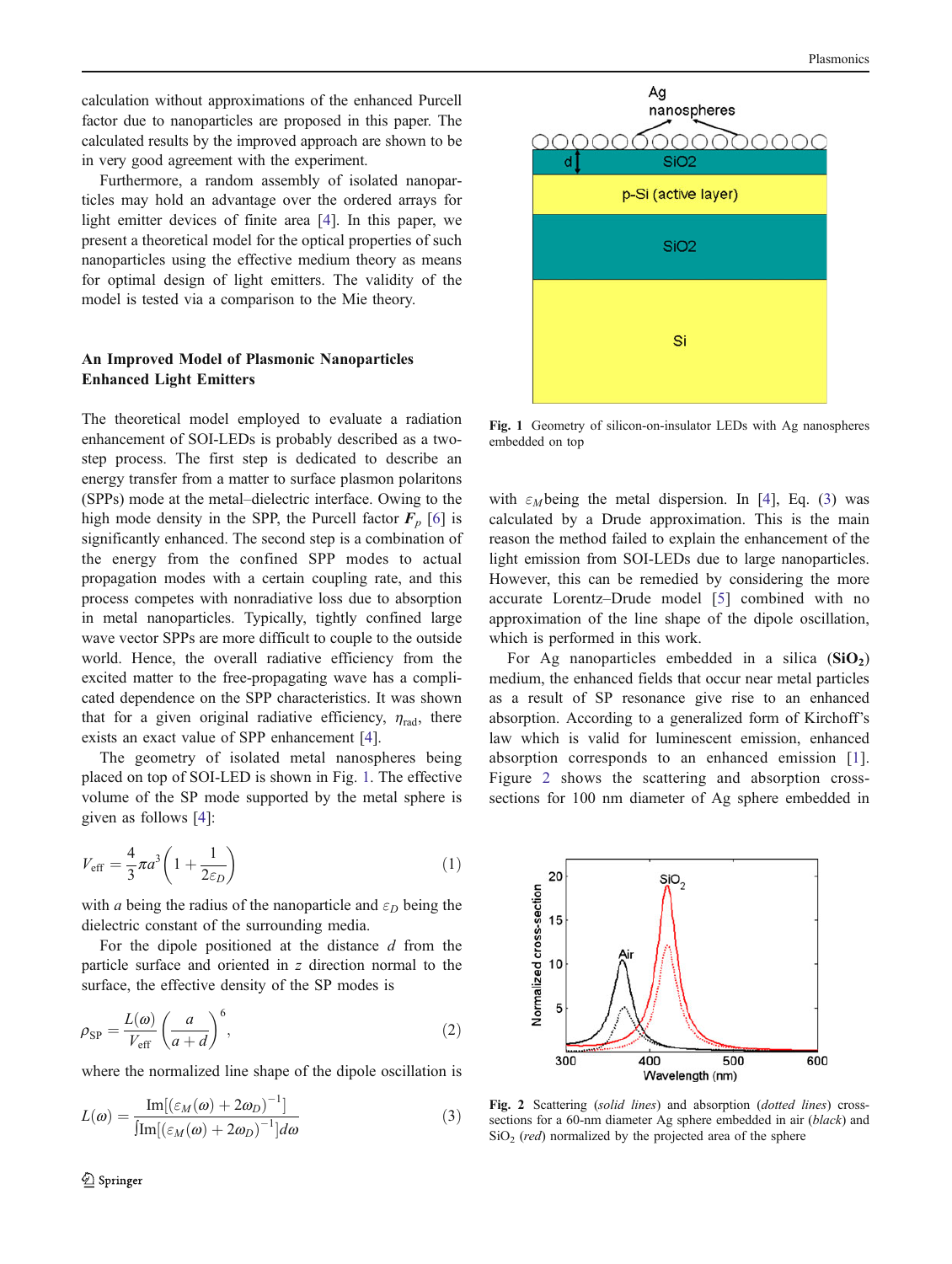<span id="page-2-0"></span>air and  $SiO<sub>2</sub>$  calculated by Mie theory [\[7](#page-4-0)]. Cross sections are normalized to the geometry particle cross section. For each embedded medium, a dipole resonance is observed. At resonance frequency  $\omega_0$ , the Purcell factor  $F_p(\omega_0)$ can be estimated as a ratio of the effective density of the SP modes to that of the radiation components as follows:

$$
F_p(\omega_0) = \frac{\rho_{\rm SP}}{\rho_{\rm rad}} = \frac{L(\omega_0)}{V_{\rm eff}} \left(\frac{a}{a+d}\right)^6 \left[\frac{1}{3\pi^2} \left(\frac{2\pi}{\lambda_D}\right)^3 \frac{1}{\omega_0}\right]^{-1}, \quad (4)
$$

with  $\lambda_D = \lambda/n$  being the emission wavelength in the dielectric.

Now, with given original radiative efficiency, the expression for the enhancement factor due to a single metal nanoparticle is described as [[4\]](#page-4-0):

$$
F_{\text{single}} = \frac{\eta_{\text{SP}}}{\eta_{\text{rad}}} = \frac{1 + F_p \eta_{\text{pr}}}{1 + F_p \eta_{\text{rad}}},\tag{5}
$$

where  $\eta_{\text{pr}}$  is the radiative coupling efficiency of the SP mode. For an example of InGaN quantum well LEDs, with isolated silver nanoparicles placed in close proximity to the active region, it was shown that the output enhancement due to isolated silver nanoparticles is significant while only modest enhancement can be achieved with an ordered array of nanoparticles. It was shown that a random assembly of isolated particles may hold an advantage over the ordered arrays for light emitter devices of finite area [[4](#page-4-0)].



Fig. 3 Spectra of the transmission and reflection for slab of 60 nm diameter Ag particles embedded in  $SiO<sub>2</sub>$  calculated by the effective medium theory (red lines) and the Mie theory (blue lines)



Fig. 4 Enhancement due to a single Ag sphere on SOI-LEDs with a distance of 35 nm from active layer to metal layer as a function of sphere radius for various original radiative efficiencies calculated by the conventional approach (dotted lines) and the present approach (solid lines)

# Optical Properties of a Random Assembly of Nanoparticles

While the optical scattering and absorption efficiency determine the conversion of the incident light into the corresponding quantities, they give no information about the directionality of the scattered field. Through the transmission and reflection of light interacting with nanoparticles a better understanding of the process can be obtained. Using the effective medium theory the transmission and reflection of light through a random assembly of nanoparticles can be assumedly described by those through a slab of nanoparticles.

In this case, the optical properties of the slab of noninteracting nanospheres embedded in the host material are well described by the Maxwell–Garnet theory based on the concept of mean-field inside and outside the nanoparticles.



Fig. 5 Enhancement due to a single Ag sphere on SOI-LEDs with a distance of 35 nm from active layer to metal layer as a function of emission wavelengths calculated by the conventional approach (dotted line) and the present approach (solid line)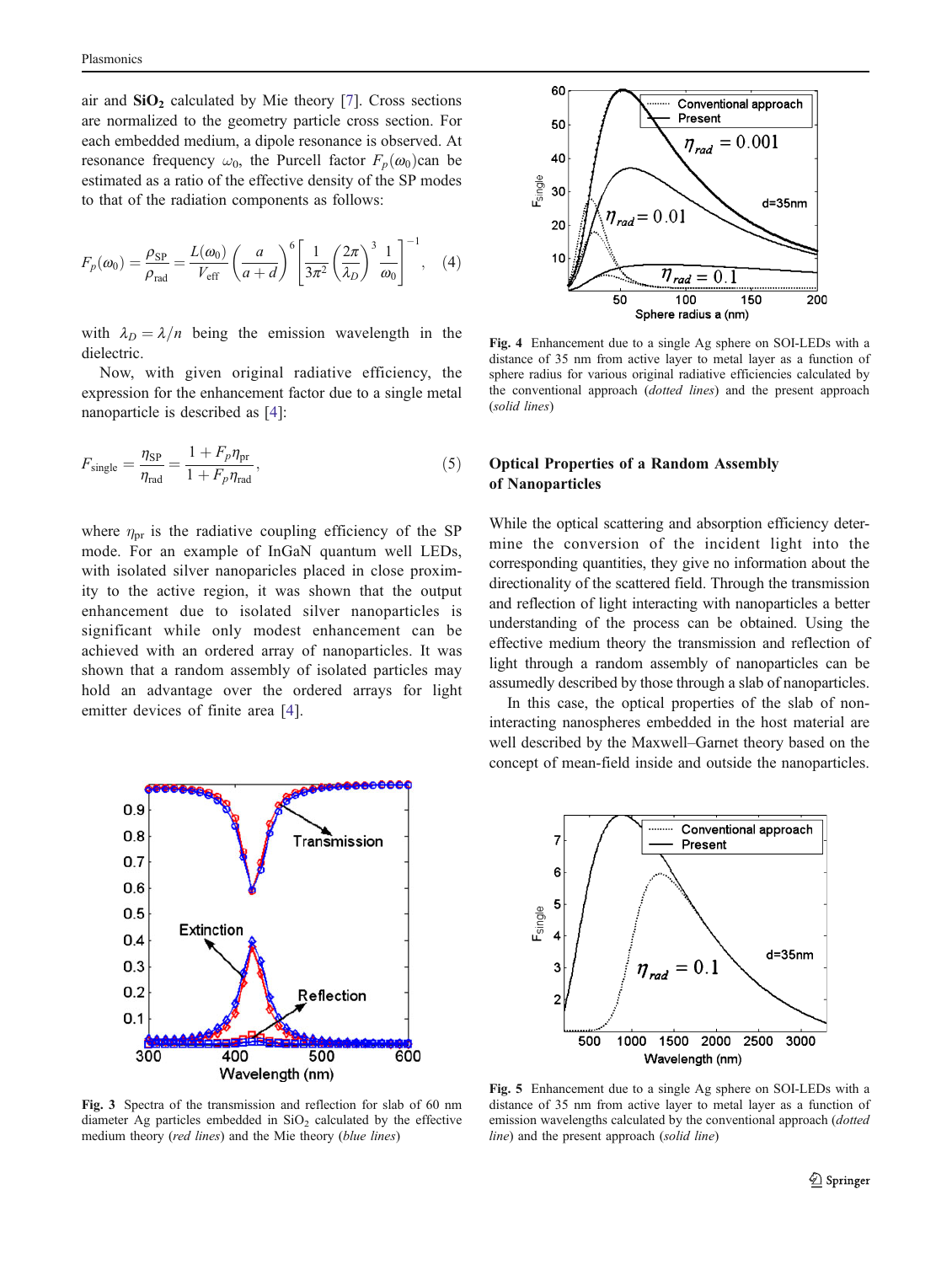<span id="page-3-0"></span>With a low volume fraction of isolated nanoparticles, the effective dielectric permittivity is given by

$$
\varepsilon_{\text{eff}} = \left[ \frac{1+2fy}{1-f\gamma} \right] \varepsilon_m \quad , \quad \gamma = \frac{\varepsilon_p - \varepsilon_m}{\varepsilon_p + 2\varepsilon_m} \tag{6}
$$

and the reflection and transmission of the slab of nanoparticles with an assumption of normal light incidence are calculated by

$$
R = \left| \frac{r(1 - \exp(ikn_{\text{eff}}h))}{1 - r^2 \exp(ikn_{\text{eff}}h)} \right|^2 \quad , \quad m = \frac{n_{\text{eff}}}{n_m} \quad , \quad r = \frac{1 - m}{1 + m} \tag{7}
$$

$$
T = \left| \frac{4m}{(1+m)^2} \frac{\exp(-ikn_m h)}{[\exp(-ikn_{\text{eff}}h) - r^2 \exp(ikn_{\text{eff}}h)]} \right|^2, \qquad (8)
$$

where  $k$  is the wave vector of an electromagnetic wave propagating in free space,  $n_m$  and  $n_{\text{eff}}$  is the refractive index of the surrounding medium and the effective refractive index of the slab of nanoparticles, respectively, and  $h$  is the slab thickness.

To validate the model the calculated transmission and reflection coefficients are compared to those obtained by the Mie theory. For small values of the surface coverage  $(\eta \ll 1)$ , the transmission and reflection rates of the layer of nanoparticles can by calculated using the Mie crosssections backward scattering and absorption efficiencies where multiple scattering has been neglected due to the low surface coverage [\[8](#page-4-0)]. Figure [3](#page-2-0) shows the transmission and reflection coefficients (with  $\eta$ =0.02 and  $f$ =0.01) calculated by these two methods. From the figure, a good agreement between those methods is found as a mean to confirm the validation of the proposed model using the effective medium theory. The same figure shows that at the resonance frequency, the low transmission and reflection coefficients lead to the high extinction (scattering plus absorption) efficiency  $(E=1-T-R)$ . That condition favors for an enhancement of radiative efficiency of LEDs.

#### Enhanced Light Emission by Isolated Nanoparticles

We now apply the developed model to evaluate the enhancement of the electroluminescence efficiency of silicon LEDs in which the active layer is placed in the vicinity of isolated Ag nanoparticles. The distance  $d$  from the active layer to Ag particle is 35 nm as in LED devices used in the experiments described in [[9\]](#page-4-0). The calculated enhancement factor of the electroluminescence efficiency for a range of the original radiative efficiency of the emitter with respect to the sphere radius is shown in Fig. [4](#page-2-0). We can see that the enhancement factor exhibits a strong dependence upon the nanosphere dimensions with the peak occurring when the radius is small enough to yield smaller

effective mode volume for an enhanced Purcell factor, yet is still sufficiently large to assure strong radiative coupling of the SP mode. Furthermore, it is probably seen that the higher the original radiative efficiency, the more important grows the concern for the efficient energy transfer from the SP mode into free-space radiation modes. This situation favors larger nanoparticles that can emit the SP energy photons into the free space prior to get lost in the metal. At the emission wavelength of 900 nm, the enhancement of electroluminescence efficiency calculated by the present method can be found in range of the particle radius to be around 50–60 nm which is very good agreement with the experimental results reported in [[9\]](#page-4-0), whereas those obtained from the conventional approach is only 20–30 nm.

In addition, Fig. [5](#page-2-0) shows the calculated enhancement factor of the electroluminescence efficiency with respect to emission wavelengths. It is seen that for a given original radiative efficiency of 0.1 the enhancement factor is observed at the emission wavelength of around 890 nm. It is in good agreement with those obtained by the experimental result of the emission wavelength at around 900 nm while those obtained by the conventional method is around 1,330 nm.

For a single nanosphere, although it may enhance light emission of only a very small emitter, an enhancement of light emission can be observed at certain optimal sizes. Therefore, with found optimal particle sizes, one can consider disordered arrays of these isolated nanospheres to achieve practical enhancement of such devices as SOI-LEDs.

### **Conclusions**

The systematic and rigorous model based on the effective volume mode theory has been improved to evaluate the enhancement of the electroluminescence efficiency of SOI-LEDs due to isolated Ag nanoparticles. The improved model has well explained the plasmonic enhanced light emission of SOI-LEDs as reported in the experiment. In addition, the effective medium theory has been proposed for modeling optical properties of a random assembly of nanoparticles. Hence, it is very useful for the design of metal nanoparticles enhanced light emitters.

## References

- 1. Catchpole KR, Pillai S (2006) Surface plasmons for enhanced silicon emitting diodes and solar cells. J Lumin 121:315–318
- 2. Okamoto K, Niki I, Shvartser A, Narukawa Y, Mukai T, Scherer A (2004) Surface-plasmon-enhanced light emitters based on InGaN quantum wells. Nat Matters 3:601–605
- 3. Kuhn S, Hakason U, Rogobete L, Sandoghdar V (2006) Enhancement of single-molecule fluorescence using a gold nanoparticle as an optical nanoantenna. Phys Rev Lett 97:017402